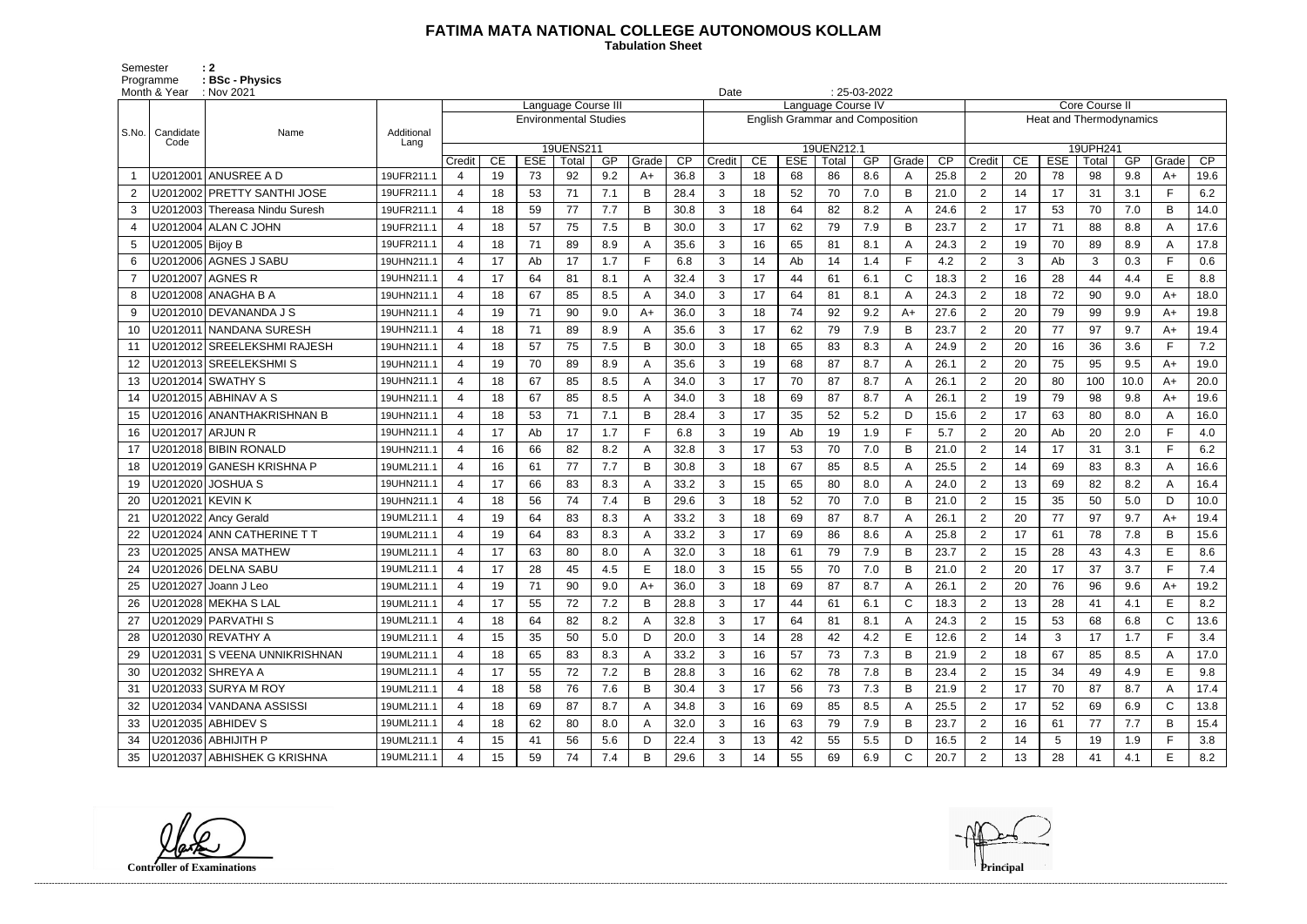|       |                     |                              |                    | Language Course III<br><b>Environmental Studies</b> |     |            |           |     |       |                 | Language Course IV<br><b>English Grammar and Composition</b> |    |            |            |     |              |                 |                                | Core Course II  |            |          |     |                |      |  |
|-------|---------------------|------------------------------|--------------------|-----------------------------------------------------|-----|------------|-----------|-----|-------|-----------------|--------------------------------------------------------------|----|------------|------------|-----|--------------|-----------------|--------------------------------|-----------------|------------|----------|-----|----------------|------|--|
|       |                     |                              |                    |                                                     |     |            |           |     |       |                 |                                                              |    |            |            |     |              |                 | <b>Heat and Thermodynamics</b> |                 |            |          |     |                |      |  |
| S.No. | Candidate<br>Code   | Name                         | Additional<br>Lang |                                                     |     |            |           |     |       |                 |                                                              |    |            |            |     |              |                 |                                |                 |            |          |     |                |      |  |
|       |                     |                              |                    |                                                     |     |            | 19UENS211 |     |       |                 |                                                              |    |            | 19UEN212.1 |     |              |                 |                                |                 |            | 19UPH241 |     |                |      |  |
|       |                     |                              |                    | Credit                                              | CE. | <b>ESE</b> | Total     | GP  | Grade | $\overline{CP}$ | Credit                                                       | CE | <b>ESE</b> | Total      | GP  | Grade        | $\overline{CP}$ | Credit                         | CE              | <b>ESE</b> | Total    | GP  | Grade          | CP   |  |
| 36    |                     | J2012038 ALAN CLEETUS        | 19UML211.1         |                                                     | 15  | 43         | 58        | 5.8 |       | 23.2            |                                                              | 15 | 45         | 60         | 6.0 | $\mathsf{C}$ | 18.0            | $\overline{2}$                 | 13              | 39         | 52       | 5.2 | D              | 10.4 |  |
| 37    |                     | U2012039 ALLAN V BOSE        | 19UML211.1         |                                                     | 16  | 33         | 49        | 4.9 |       | 19.6            |                                                              | 14 | 46         | 60         | 6.0 | $\mathsf{C}$ | 18.0            | $\overline{2}$                 | 12 <sup>2</sup> | 12         | 24       | 2.4 |                | 4.8  |  |
| 38    |                     | U2012040 DOMINIC CYROSH      | 19UML211.1         |                                                     | 16  | 65         | 81        | 8.1 |       | 32.4            |                                                              | 14 | 55         | 69         | 6.9 | $\mathsf{C}$ | 20.7            | $\overline{2}$                 | 12 <sub>2</sub> | 35         | 47       | 4.7 | E              | 9.4  |  |
| 39    |                     | U2012041 EMMANUEL PETER      | 19UML211.1         |                                                     | 18  | 67         | 85        | 8.5 |       | 34.0            |                                                              | 18 | 63         | 81         | 8.1 |              | 24.3            |                                | 18              | 73         | 91       | 9.1 | A+             | 18.2 |  |
| 40    |                     | U2012042 FELIX KENNETH JASON | 19UML211.1         |                                                     | 17  | 65         | 82        | 8.2 |       | 32.8            |                                                              | 15 | 56         | 71         | 7.1 | B            | 21.3            | 2                              | 12 <sup>°</sup> | 40         | 52       | 5.2 | D              | 10.4 |  |
| 41    |                     | U2012044   GOKUL SUNIL       | 19UML211.1         |                                                     | 18  | 68         | 86        | 8.6 |       | 34.4            | 3                                                            | 18 | 59         | 77         | 7.7 | B            | 23.1            | 2                              | 20              | 79         | 99       | 9.9 | A+             | 19.8 |  |
| 42    | $U2012045$ Joel Joy |                              | 19UML211.1         |                                                     | 16  | 29         | 45        | 4.5 |       | 18.0            |                                                              | 15 | 46         | 61         | 6.1 | $\mathsf{C}$ | 18.3            | $\overline{2}$                 | 12 <sup>2</sup> | 2          | 14       | 1.4 | E.             | 2.8  |  |
| 43    |                     | U2012046   LAIJU P RAJ       | 19UML211.1         |                                                     | 15  | 55         | 70        | 7.0 | В.    | 28.0            |                                                              | 17 | 44         | 61         | 6.1 | $\mathsf{C}$ | 18.3            | $\overline{2}$                 | 12 <sup>2</sup> | 11         | 23       | 2.3 | L.             | 4.6  |  |
| 44    |                     | J2012047   MAHIREJ MANOHAR   | 19UML211.1         |                                                     | 18  | 66         | 84        | 8.4 |       | 33.6            |                                                              | 17 | 63         | 80         | 8.0 | A            | 24.0            | $\overline{2}$                 | 19              | 58         | 77       | 7.7 | B              | 15.4 |  |
| 45    |                     | U2012048   PIOUS E           | 19UML211.1         |                                                     | 15  | 22         | 37        | 3.7 |       | 14.8            |                                                              | 13 | 57         | 70         | 7.0 | B            | 21.0            | $\overline{2}$                 | 12 <sup>2</sup> | 2          | 14       | 1.4 | F.             | 2.8  |  |
| 46    |                     | U2012049 R S AMAL RAJ        | 19UML211.1         | $\boldsymbol{\Delta}$                               | 16  | 38         | 54        | 5.4 |       | 21.6            | 3                                                            | 15 | 62         | 77         | 7.7 | B            | 23.1            | $\overline{2}$                 | 14              | 16         | 30       | 3.0 | F              | 6.0  |  |
| 47    |                     | U2012050 RAJKUMAR R          | 19UML211.1         |                                                     | 16  | 35         | 51        | 5.1 |       | 20.4            |                                                              | 17 | 58         | 75         | 7.5 | B            | 22.5            | 2                              | 12 <sup>2</sup> | 6          | 18       | 1.8 |                | 3.6  |  |
| 48    |                     | U2012051 Sabin S Devan       | 19UML211.1         |                                                     | 18  | Ab         | 18        | 1.8 |       | 7.2             | 3                                                            | 18 | 60         | 78         | 7.8 | B            | 23.4            | $\overline{2}$                 | 18              | 62         | 80       | 8.0 | $\overline{A}$ | 16.0 |  |
| 49    |                     | U2012052 SHEHIN SHAJI        | 19UML211.1         |                                                     | 18  | 64         | 82        | 8.2 |       | 32.8            |                                                              | 17 | 59         | 76         | 7.6 | B            | 22.8            | 2                              | 17              | 69         | 86       | 8.6 | $\mathsf{A}$   | 17.2 |  |
| 50    |                     | U2012053 SURESH BENJAMIN     | 19UML211.1         |                                                     | 17  | 40         | 57        | 5.7 |       | 22.8            |                                                              | 16 | 44         | 60         | 6.0 | $\mathsf{C}$ | 18.0            | $\overline{2}$                 | 14              | 10         | 24       | 2.4 | F.             | 4.8  |  |

**Controller of Examinations** 

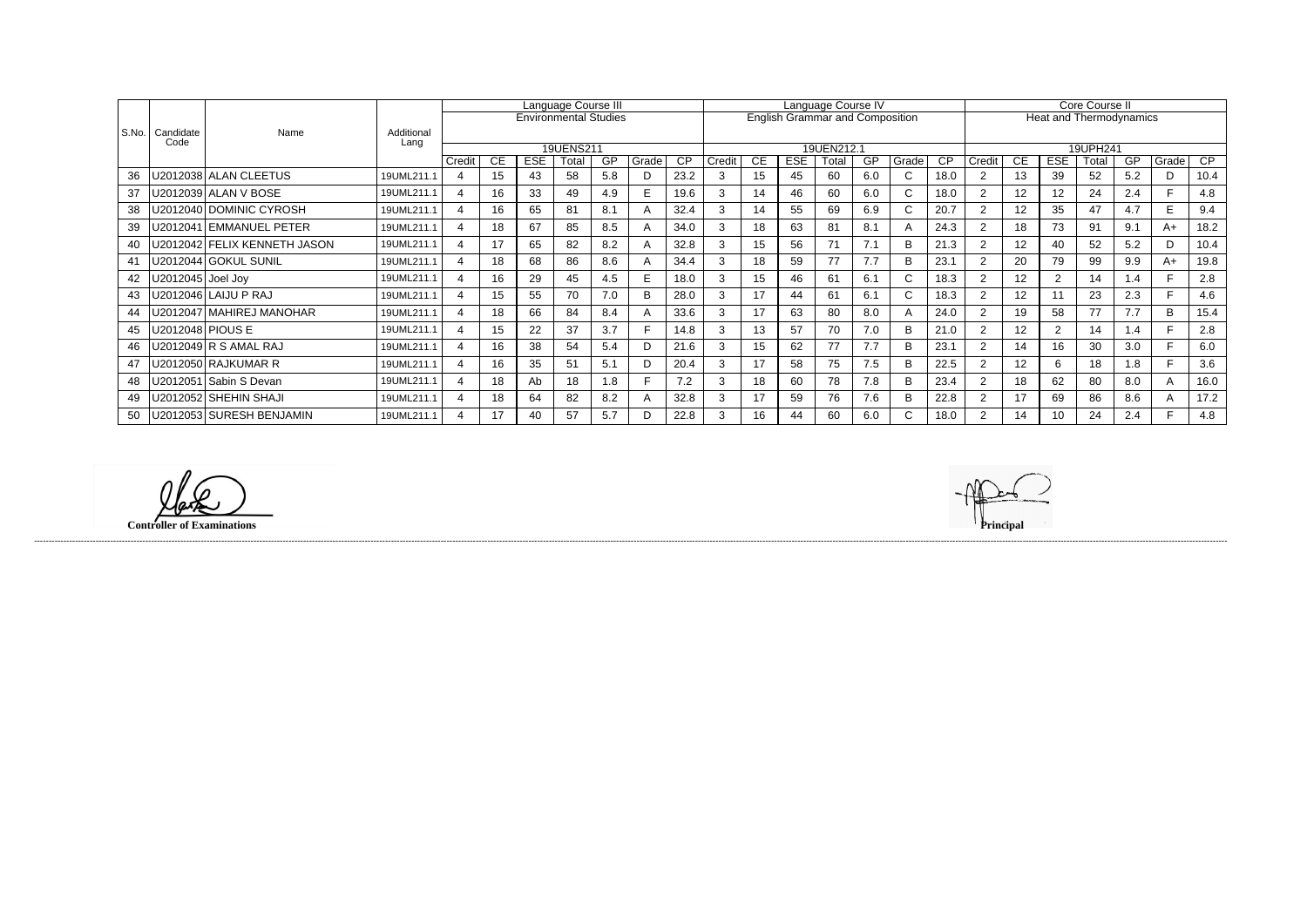|                |                   |                                |                    | <b>Complementary Course III</b> |    |                |                     |      |                                            |                             | <b>Complementary Course IV</b> |    |            |                     |     |              |      |
|----------------|-------------------|--------------------------------|--------------------|---------------------------------|----|----------------|---------------------|------|--------------------------------------------|-----------------------------|--------------------------------|----|------------|---------------------|-----|--------------|------|
|                |                   |                                |                    |                                 |    |                |                     |      | Calculus with applications in Physics - II | <b>Physical Chemistry-I</b> |                                |    |            |                     |     |              |      |
| S.No.          | Candidate<br>Code | Name                           | Additional<br>Lang |                                 |    |                |                     |      |                                            |                             |                                |    |            |                     |     |              |      |
|                |                   |                                |                    | Credit                          | CE | <b>ESE</b>     | 19UMM231.1<br>Total | GP   | Grade                                      | CP                          | Credit                         | CE | <b>ESE</b> | 19UCH231.1<br>Total | GP  | Grade        | CP   |
|                |                   | U2012001 ANUSREE A D           | 19UFR211.1         | 3                               | 20 | 80             | 100                 | 10.0 | $A+$                                       | 30.0                        | $\overline{2}$                 | 20 | 77         | 97                  | 9.7 | $A+$         | 19.4 |
| $\overline{2}$ |                   | U2012002 PRETTY SANTHI JOSE    | 19UFR211.1         | 3                               | 19 | $\mathbf 1$    | 20                  | 2.0  | F                                          | 6.0                         | $\overline{2}$                 | 17 | 13         | 30                  | 3.0 | F            | 6.0  |
| 3              |                   | U2012003 Thereasa Nindu Suresh | 19UFR211.1         | 3                               | 20 | 60             | 80                  | 8.0  | A                                          | 24.0                        | $\overline{2}$                 | 18 | 57         | 75                  | 7.5 | B            | 15.0 |
| $\overline{4}$ |                   | U2012004 ALAN C JOHN           | 19UFR211.1         | 3                               | 19 | 60             | 79                  | 7.9  | B                                          | 23.7                        | $\overline{2}$                 | 17 | 58         | 75                  | 7.5 | B            | 15.0 |
| 5              | U2012005 Bijoy B  |                                | 19UFR211.1         | 3                               | 20 | 72             | 92                  | 9.2  | $A+$                                       | 27.6                        | $\overline{2}$                 | 19 | 70         | 89                  | 8.9 | A            | 17.8 |
| 6              |                   | U2012006 AGNES J SABU          | 19UHN211.1         | 3                               | 19 | Ab             | 19                  | 1.9  | F                                          | 5.7                         | $\overline{2}$                 | 18 | Ab         | 18                  | 1.8 | F            | 3.6  |
| $\overline{7}$ |                   | U2012007 AGNES R               | 19UHN211.1         | 3                               | 20 | 6              | 26                  | 2.6  | F                                          | 7.8                         | $\overline{2}$                 | 18 | 9          | 27                  | 2.7 | F            | 5.4  |
| 8              |                   | U2012008 ANAGHA B A            |                    |                                 | 20 | 59             | 79                  | 7.9  | B                                          | 23.7                        | $\overline{2}$                 | 20 | 69         | 89                  | 8.9 | A            | 17.8 |
|                |                   | U2012010 DEVANANDA J S         | 19UHN211.1         | 3                               | 20 | 80             | 100                 |      |                                            |                             |                                | 20 | 77         | 97                  | 9.7 |              |      |
| 9              |                   |                                | 19UHN211.1         | 3                               |    |                |                     | 10.0 | $A+$                                       | 30.0                        | $\overline{2}$                 |    |            |                     |     | $A+$         | 19.4 |
| 10             |                   | U2012011 NANDANA SURESH        | 19UHN211.1         | 3                               | 20 | 78             | 98                  | 9.8  | $A+$<br>E                                  | 29.4                        | $\overline{2}$                 | 19 | 75         | 94                  | 9.4 | $A+$         | 18.8 |
| 11             |                   | U2012012 SREELEKSHMI RAJESH    | 19UHN211.1         | 3                               | 19 | $\mathbf 1$    | 20                  | 2.0  |                                            | 6.0                         | $\overline{2}$                 | 18 | 28         | 46                  | 4.6 | E            | 9.2  |
| 12             |                   | U2012013 SREELEKSHMIS          | 19UHN211.1         | 3                               | 20 | 69             | 89                  | 8.9  | A                                          | 26.7                        | $\overline{2}$                 | 20 | 73         | 93                  | 9.3 | $A+$         | 18.6 |
| 13             |                   | U2012014 SWATHY S              | 19UHN211.1         | 3                               | 20 | 76             | 96                  | 9.6  | $A+$                                       | 28.8                        | $\overline{2}$                 | 20 | 64         | 84                  | 8.4 | A            | 16.8 |
| 14             |                   | U2012015 ABHINAV A S           | 19UHN211.1         | 3                               | 20 | 77             | 97                  | 9.7  | $A+$                                       | 29.1                        | $\overline{2}$                 | 20 | 68         | 88                  | 8.8 | A            | 17.6 |
| 15             |                   | U2012016 ANANTHAKRISHNAN B     | 19UHN211.1         | 3                               | 20 | 42             | 62                  | 6.2  | $\mathsf{C}$                               | 18.6                        | $\overline{2}$                 | 20 | 47         | 67                  | 6.7 | $\mathsf C$  | 13.4 |
| 16             | U2012017 ARJUN R  |                                | 19UHN211.1         | 3                               | 19 | Ab             | 19                  | 1.9  | F                                          | 5.7                         | $\overline{2}$                 | 16 | Ab         | 16                  | 1.6 | F            | 3.2  |
| 17             |                   | U2012018 BIBIN RONALD          | 19UHN211.1         | 3                               | 20 | $\Omega$       | 20                  | 2.0  | F                                          | 6.0                         | $\overline{2}$                 | 16 | 5          | 21                  | 2.1 | F            | 4.2  |
| 18             |                   | U2012019 GANESH KRISHNA P      | 19UML211.1         | 3                               | 20 | 46             | 66                  | 6.6  | $\mathsf{C}$                               | 19.8                        | $\overline{2}$                 | 16 | 33         | 49                  | 4.9 | E            | 9.8  |
| 19             |                   | U2012020 JOSHUA S              | 19UHN211.1         | 3                               | 20 | 19             | 39                  | 3.9  | E                                          | 11.7                        | $\overline{2}$                 | 16 | 28         | 44                  | 4.4 | E            | 8.8  |
| 20             | U2012021 KEVIN K  |                                | 19UHN211.1         | 3                               | 20 | 47             | 67                  | 6.7  | $\mathsf{C}$                               | 20.1                        | $\overline{2}$                 | 17 | 28         | 45                  | 4.5 | E            | 9.0  |
| 21             |                   | U2012022 Ancy Gerald           | 19UML211.1         | 3                               | 20 | 78             | 98                  | 9.8  | $A+$                                       | 29.4                        | $\overline{2}$                 | 19 | 64         | 83                  | 8.3 | A            | 16.6 |
| 22             |                   | U2012024 ANN CATHERINE T T     | 19UML211.1         | 3                               | 20 | 34             | 54                  | 5.4  | D                                          | 16.2                        | $\overline{2}$                 | 18 | 33         | 51                  | 5.1 | D            | 10.2 |
| 23             |                   | U2012025 ANSA MATHEW           | 19UML211.1         | 3                               | 20 | 32             | 52                  | 5.2  | D                                          | 15.6                        | $\overline{2}$                 | 17 | 29         | 46                  | 4.6 | E            | 9.2  |
| 24             |                   | U2012026 DELNA SABU            | 19UML211.1         | 3                               | 19 | $\overline{2}$ | 21                  | 2.1  | F                                          | 6.3                         | $\overline{2}$                 | 16 | 55         | 71                  | 7.1 | B            | 14.2 |
| 25             |                   | U2012027 Joann J Leo           | 19UML211.1         | 3                               | 20 | 66             | 86                  | 8.6  | Δ                                          | 25.8                        | $\mathcal{D}$                  | 18 | 77         | 95                  | 9.5 | A+           | 19.0 |
| 26             |                   | U2012028 MEKHA S LAL           | 19UML211.1         | 3                               | 20 | 16             | 36                  | 3.6  | F                                          | 10.8                        | $\overline{2}$                 | 16 | 28         | 44                  | 4.4 | E            | 8.8  |
| 27             |                   | U2012029 PARVATHI S            | 19UML211.1         | 3                               | 20 | 28             | 48                  | 4.8  | Е                                          | 14.4                        | $\overline{2}$                 | 17 | 29         | 46                  | 4.6 | Е            | 9.2  |
| 28             |                   | U2012030 REVATHY A             | 19UML211.1         | 3                               | 20 | $\overline{2}$ | 22                  | 2.2  | F                                          | 6.6                         | $\overline{c}$                 | 16 |            | 17                  | 1.7 | F            | 3.4  |
| 29             |                   | U2012031 S VEENA UNNIKRISHNAN  | 19UML211.1         | 3                               | 20 | 46             | 66                  | 6.6  | $\mathsf{C}$                               | 19.8                        | $\overline{2}$                 | 18 | 45         | 63                  | 6.3 | $\mathsf{C}$ | 12.6 |
| 30             |                   | U2012032 SHREYA A              | 19UML211.1         | 3                               | 20 | $\overline{2}$ | 22                  | 2.2  | F                                          | 6.6                         | $\overline{c}$                 | 16 | 8          | 24                  | 2.4 | F            | 4.8  |
| 31             |                   | U2012033 SURYA M ROY           | 19UML211.1         | 3                               | 20 | 44             | 64                  | 6.4  | $\mathsf{C}$                               | 19.2                        | $\overline{2}$                 | 19 | 65         | 84                  | 8.4 | A            | 16.8 |
| 32             |                   | U2012034 VANDANA ASSISSI       | 19UML211.1         | 3                               | 20 | 15             | 35                  | 3.5  | F                                          | 10.5                        | $\overline{c}$                 | 18 | 32         | 50                  | 5.0 | D            | 10.0 |
| 33             |                   | U2012035 ABHIDEV S             | 19UML211.1         | 3                               | 20 | 48             | 68                  | 6.8  | $\mathsf{C}$                               | 20.4                        | $\overline{2}$                 | 17 | 13         | 30                  | 3.0 | F            | 6.0  |
| 34             |                   | U2012036 ABHIJITH P            | 19UML211.1         | 3                               | 20 | 4              | 24                  | 2.4  | F                                          | 7.2                         | $\overline{2}$                 | 17 | 3          | 20                  | 2.0 | F            | 4.0  |
| 35             |                   | U2012037 ABHISHEK G KRISHNA    | 19UML211.1         | 3                               | 20 | 16             | 36                  | 3.6  | F                                          | 10.8                        | $\overline{2}$                 | 17 | 8          | 25                  | 2.5 | F.           | 5.0  |

**Controller of Examinations** 

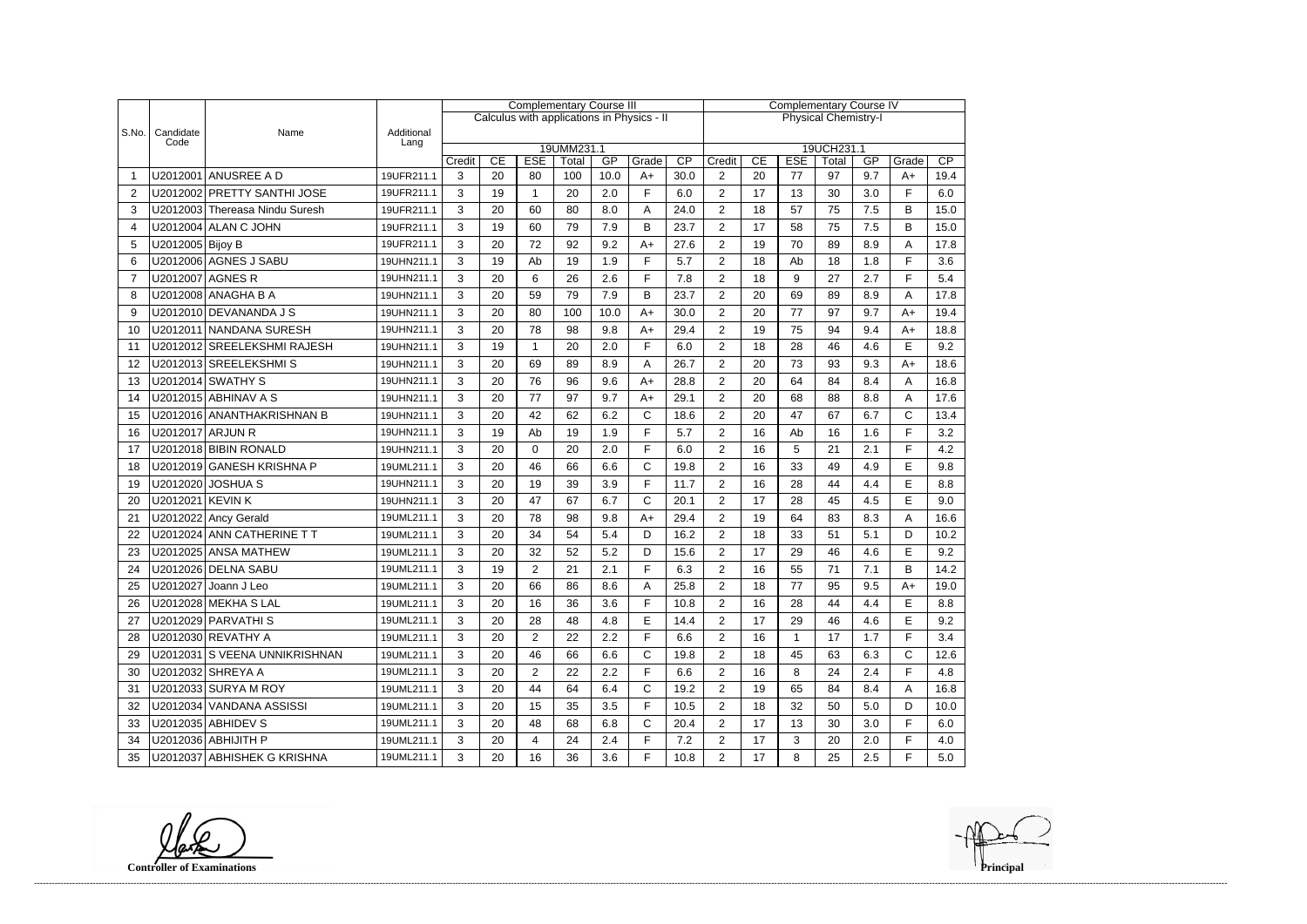|       |                   |                              |                    |        |    | <b>Complementary Course III</b> |            |     |                                            | <b>Complementary Course IV</b> |                             |    |             |            |     |       |                 |  |
|-------|-------------------|------------------------------|--------------------|--------|----|---------------------------------|------------|-----|--------------------------------------------|--------------------------------|-----------------------------|----|-------------|------------|-----|-------|-----------------|--|
|       |                   |                              |                    |        |    |                                 |            |     | Calculus with applications in Physics - II |                                | <b>Physical Chemistry-I</b> |    |             |            |     |       |                 |  |
| S.No. | Candidate<br>Code | Name                         | Additional<br>Lang |        |    |                                 |            |     |                                            |                                |                             |    |             |            |     |       |                 |  |
|       |                   |                              |                    |        |    |                                 | 19UMM231.1 |     |                                            |                                |                             |    |             | 19UCH231.1 |     |       |                 |  |
|       |                   |                              |                    | Credit | CE | <b>ESE</b>                      | Гоtal      | GP  | Grade                                      | $\overline{CP}$                | Credit                      | CE | <b>ESE</b>  | Total      | GP  | Grade | $\overline{CP}$ |  |
| 36    |                   | U2012038 ALAN CLEETUS        | 19UML211.1         | 3      | 20 | 12                              | 32         | 3.2 | F.                                         | 9.6                            | 2                           | 17 | 6           | 23         | 2.3 | F     | 4.6             |  |
| 37    |                   | U2012039 ALAN V BOSE         | 19UML211.1         | 3      | 20 | 0                               | 20         | 2.0 | F.                                         | 6.0                            | $\overline{2}$              | 17 | 6           | 23         | 2.3 | F     | 4.6             |  |
| 38    |                   | U2012040 DOMINIC CYROSH      | 19UML211.1         | 3      | 20 | 0                               | 20         | 2.0 | F.                                         | 6.0                            | $\overline{2}$              | 17 | 10          | 27         | 2.7 | F     | 5.4             |  |
| 39    |                   | U2012041 EMMANUEL PETER      | 19UML211.1         | 3      | 20 | 60                              | 80         | 8.0 | A                                          | 24.0                           | 2                           | 17 | 66          | 83         | 8.3 | A     | 16.6            |  |
| 40    |                   | U2012042 FELIX KENNETH JASON | 19UML211.1         | 3      | 20 | Ab                              | 20         | 2.0 | E.                                         | 6.0                            | $\overline{2}$              | 15 | 34          | 49         | 4.9 | E     | 9.8             |  |
| 41    |                   | U2012044 GOKUL SUNIL         | 19UML211.1         | 3      | 20 | 63                              | 83         | 8.3 | A                                          | 24.9                           | 2                           | 19 | 73          | 92         | 9.2 | $A+$  | 18.4            |  |
| 42    | U2012045 Joel Joy |                              | 19UML211.1         | 3      | 20 | $\Omega$                        | 20         | 2.0 | F.                                         | 6.0                            | $\overline{2}$              | 16 | $\mathbf 0$ | 16         | 1.6 | F.    | 3.2             |  |
| 43    |                   | U2012046 LAIJU P RAJ         | 19UML211.1         | 3      | 20 | 0                               | 20         | 2.0 | E.                                         | 6.0                            | 2                           | 15 | 3           | 18         | 1.8 | F     | 3.6             |  |
| 44    |                   | U2012047   MAHIREJ MANOHAR   | 19UML211.1         | 3      | 20 | 40                              | 60         | 6.0 | C.                                         | 18.0                           | $\overline{2}$              | 17 | 64          | 81         | 8.1 | Α     | 16.2            |  |
| 45    | U2012048 PIOUS E  |                              | 19UML211.1         | 3      | 20 | 0                               | 20         | 2.0 | F.                                         | 6.0                            | 2                           | 16 | 0           | 16         | 1.6 | F     | 3.2             |  |
| 46    |                   | U2012049 R S AMAL RAJ        | 19UML211.1         | 3      | 20 | 0                               | 20         | 2.0 | F.                                         | 6.0                            | $\overline{2}$              | 16 | 5           | 21         | 2.1 | F     | 4.2             |  |
| 47    |                   | U2012050 RAJKUMAR R          | 19UML211.1         | 3      | 20 | 0                               | 20         | 2.0 | F.                                         | 6.0                            | 2                           | 16 | 5           | 21         | 2.1 | F     | 4.2             |  |
| 48    |                   | U2012051 Sabin S Devan       | 19UML211.1         | 3      | 20 | 49                              | 69         | 6.9 | C.                                         | 20.7                           | 2                           | 19 | 54          | 73         | 7.3 | B     | 14.6            |  |
| 49    |                   | U2012052 SHEHIN SHAJI        | 19UML211.1         | 3      | 20 | 52                              | 72         | 7.2 | B                                          | 21.6                           | $\overline{2}$              | 19 | 50          | 69         | 6.9 | C.    | 13.8            |  |
| 50    |                   | U2012053 SURESH BENJAMIN     | 19UML211.1         | 3      | 20 |                                 | 21         | 2.1 | F.                                         | 6.3                            | 2                           | 17 | 4           | 21         | 2.1 | F     | 4.2             |  |

**Controller of Examinations** 

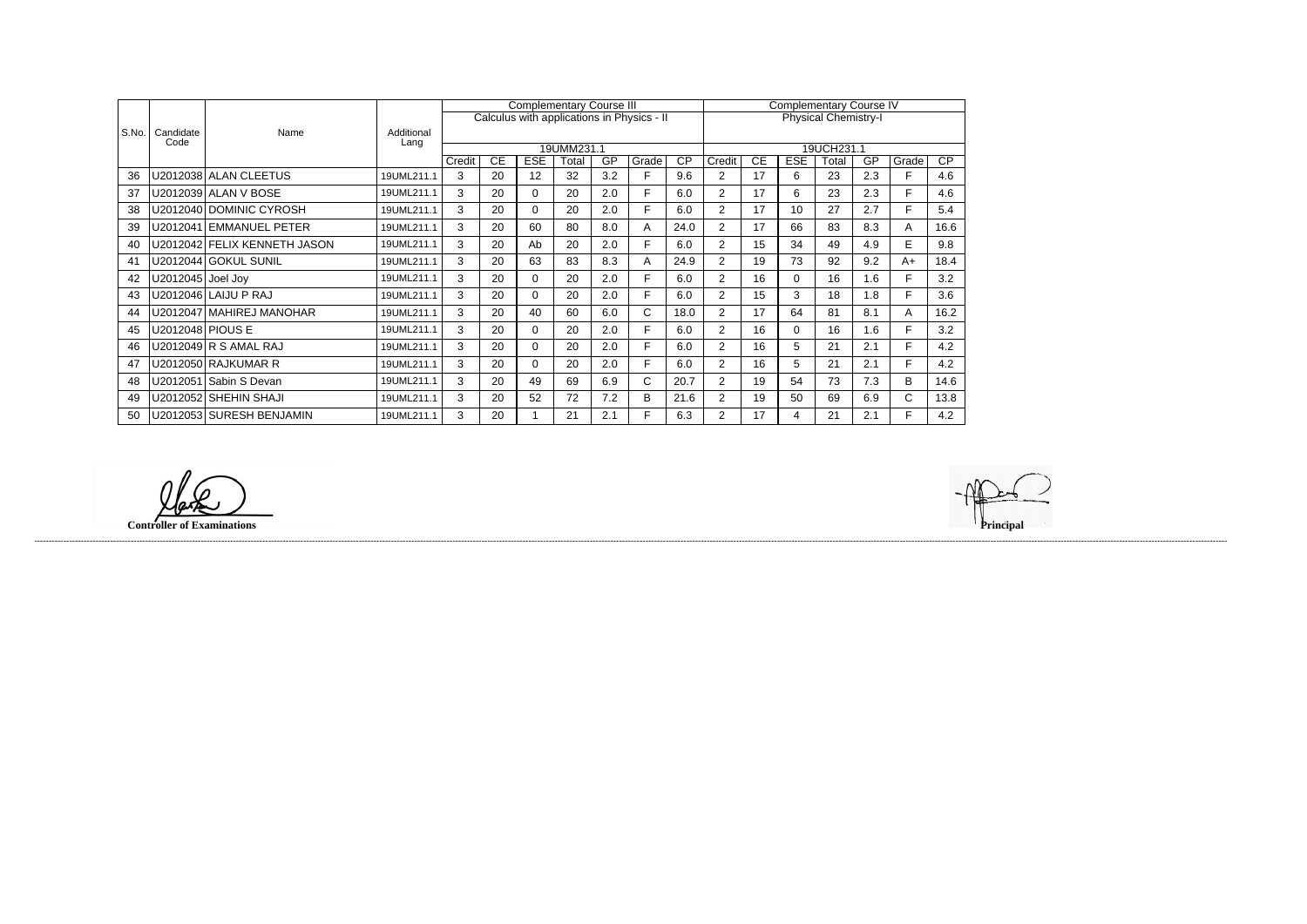|                |                   |                                |                    | Language Course V |    |            |       |     |       |                 |                |                          |              |               |
|----------------|-------------------|--------------------------------|--------------------|-------------------|----|------------|-------|-----|-------|-----------------|----------------|--------------------------|--------------|---------------|
|                |                   |                                |                    |                   |    |            |       |     |       |                 |                |                          |              |               |
| S.No.          | Candidate<br>Code | Name                           | Additional<br>Lang |                   |    |            |       |     |       |                 | Total          | <b>SCPA</b>              | Grade        | Result        |
|                |                   |                                |                    | Credit            | CE | <b>ESE</b> | Total | GP  | Grade | $\overline{CP}$ |                |                          |              |               |
| -1             | U2012001          | <b>ANUSREE AD</b>              | 19UFR211.1         | 3                 | 20 | 76         | 96    | 9.6 | $A+$  | 28.8            | 160.4          | 9.44                     | $A+$         | PASSED        |
| $\overline{2}$ |                   | U2012002 PRETTY SANTHI JOSE    | 19UFR211.1         | 3                 | 14 | 28         | 42    | 4.2 | E     | 12.6            |                |                          | F            | <b>FAILED</b> |
| 3              |                   | U2012003 Thereasa Nindu Suresh | 19UFR211.1         | 3                 | 17 | 71         | 88    | 8.8 | Α     | 26.4            | 134.8          | 7.93                     | B            | <b>PASSED</b> |
| 4              |                   | U2012004 ALAN C JOHN           | 19UFR211.1         | 3                 | 16 | 65         | 81    | 8.1 | А     | 24.3            | 134.3          | 7.90                     | B            | PASSED        |
| 5              | U2012005 Bijoy B  |                                | 19UFR211.1         | 3                 | 19 | 76         | 95    | 9.5 | $A+$  | 28.5            | 151.6          | 8.92                     | A            | PASSED        |
| 6              |                   | U2012006 AGNES J SABU          | 19UHN211.1         | 3                 | 19 | Ab         | 19    | 1.9 | F     | 5.7             |                |                          | F            | <b>FAILED</b> |
| $\overline{7}$ |                   | U2012007 AGNES R               | 19UHN211.1         | 3                 | 20 | 72         | 92    | 9.2 | $A+$  | 27.6            |                |                          | F            | <b>FAILED</b> |
| 8              |                   | U2012008 ANAGHA B A            | 19UHN211.1         | 3                 | 20 | 74         | 94    | 9.4 | $A+$  | 28.2            | 146.0          | 8.59                     | Α            | <b>PASSED</b> |
| 9              |                   | U2012010 DEVANANDA J S         | 19UHN211.1         | 3                 | 20 | 76         | 96    | 9.6 | $A+$  | 28.8            | 161.6          | 9.51                     | $A+$         | PASSED        |
| 10             | U2012011          | NANDANA SURESH                 | 19UHN211.1         | 3                 | 18 | 77         | 95    | 9.5 | $A+$  | 28.5            | 155.4          | 9.14                     | $A+$         | PASSED        |
| 11             |                   | U2012012 SREELEKSHMI RAJESH    | 19UHN211.1         | 3                 | 20 | 66         | 86    | 8.6 | Α     | 25.8            |                |                          | F            | <b>FAILED</b> |
| 12             |                   | U2012013 SREELEKSHMIS          | 19UHN211.1         | 3                 | 20 | 76         | 96    | 9.6 | $A+$  | 28.8            | 154.8          | 9.11                     | $A+$         | PASSED        |
| 13             |                   | U2012014 SWATHY S              | 19UHN211.1         | 3                 | 20 | 76         | 96    | 9.6 | $A+$  | 28.8            | 154.5          | 9.09                     | A+           | <b>PASSED</b> |
| 14             |                   | U2012015 ABHINAV A S           | 19UHN211.1         | 3                 | 20 | 78         | 98    | 9.8 | $A+$  | 29.4            | 155.8          | 9.16                     | $A+$         | PASSED        |
| 15             |                   | U2012016 ANANTHAKRISHNAN B     | 19UHN211.1         | 3                 | 19 | 70         | 89    | 8.9 | Α     | 26.7            | 118.7          | 6.98                     | $\mathsf{C}$ | PASSED        |
| 16             | U2012017 ARJUN R  |                                | 19UHN211.1         | 3                 | 17 | Ab         | 17    | 1.7 | F     | 5.1             |                |                          | F            | <b>FAILED</b> |
| 17             |                   | U2012018 BIBIN RONALD          | 19UHN211.1         | 3                 | 17 | 72         | 89    | 8.9 | Α     | 26.7            | $\blacksquare$ |                          | F            | <b>FAILED</b> |
| 18             |                   | U2012019 GANESH KRISHNA P      | 19UML211.1         | 3                 | 12 | 52         | 64    | 6.4 | C     | 19.2            | 121.7          | 7.16                     | B            | <b>PASSED</b> |
| 19             |                   | U2012020 JOSHUA S              | 19UHN211.1         | 3                 | 12 | 72         | 84    | 8.4 | Α     | 25.2            |                |                          | F            | <b>FAILED</b> |
| 20             | U2012021          | <b>KEVINK</b>                  | 19UHN211.1         | 3                 | 10 | 57         | 67    | 6.7 | C     | 20.1            | 109.8          | 6.46                     | $\mathsf{C}$ | PASSED        |
| 21             |                   | U2012022 Ancy Gerald           | 19UML211.1         | 3                 | 20 | 60         | 80    | 8.0 | Α     | 24.0            | 148.7          | 8.75                     | A            | PASSED        |
| 22             |                   | U2012024 ANN CATHERINE TT      | 19UML211.1         | 3                 | 19 | 59         | 78    | 7.8 | B     | 23.4            | 124.4          | 7.32                     | B            | <b>PASSED</b> |
| 23             |                   | U2012025 ANSA MATHEW           | 19UML211.1         | 3                 | 19 | 42         | 61    | 6.1 | C     | 18.3            | 107.4          | 6.32                     | $\mathsf{C}$ | PASSED        |
| 24             |                   | U2012026 DELNA SABU            | 19UML211.1         | 3                 | 19 | 32         | 51    | 5.1 | D     | 15.3            |                |                          | F            | <b>FAILED</b> |
| 25             |                   | U2012027 Joann J Leo           | 19UML211.1         | 3                 | 19 | 59         | 78    | 7.8 | B     | 23.4            | 149.5          | 8.79                     | A            | <b>PASSED</b> |
| 26             |                   | U2012028 MEKHA S LAL           | 19UML211.1         | 3                 | 19 | 30         | 49    | 4.9 | Е     | 14.7            |                |                          | F            | <b>FAILED</b> |
| 27             |                   | U2012029 PARVATHIS             | 19UML211.1         | 3                 | 19 | 51         | 70    | 7.0 | B     | 21.0            | 115.3          | 6.78                     | $\mathsf{C}$ | PASSED        |
| 28             |                   | U2012030 REVATHY A             | 19UML211.1         | 3                 | 20 | 50         | 70    | 7.0 | B     | 21.0            | $\sim$         | $\blacksquare$           | F            | <b>FAILED</b> |
| 29             |                   | U2012031 S VEENA UNNIKRISHNAN  | 19UML211.1         | 3                 | 19 | 54         | 73    | 7.3 | B     | 21.9            | 126.4          | 7.44                     | B            | <b>PASSED</b> |
| 30             |                   | U2012032 SHREYA A              | 19UML211.1         | 3                 | 19 | 57         | 76    | 7.6 | B     | 22.8            | $\sim$         | $\sim$                   | F            | <b>FAILED</b> |
| 31             |                   | U2012033 SURYA M ROY           | 19UML211.1         | 3                 | 19 | 58         | 77    | 7.7 | B     | 23.1            | 128.8          | 7.58                     | B            | PASSED        |
| 32             |                   | U2012034 VANDANA ASSISSI       | 19UML211.1         | 3                 | 19 | 60         | 79    | 7.9 | B     | 23.7            | $\sim$         | $\blacksquare$           | F            | <b>FAILED</b> |
| 33             |                   | U2012035 ABHIDEV S             | 19UML211.1         | 3                 | 19 | 57         | 76    | 7.6 | B     | 22.8            | $\sim$         | $\blacksquare$           | F            | <b>FAILED</b> |
| 34             |                   | U2012036 ABHIJITH P            | 19UML211.1         | 3                 | 19 | 23         | 42    | 4.2 | F     | 12.6            | $\sim$         | $\overline{\phantom{a}}$ | F            | <b>FAILED</b> |
| 35             |                   | U2012037 ABHISHEK G KRISHNA    | 19UML211.1         | 3                 | 19 | 28         | 47    | 4.7 | E.    | 14.1            | $\sim$         | $\blacksquare$           | F.           | FAILED        |

**Controller of Examinations**